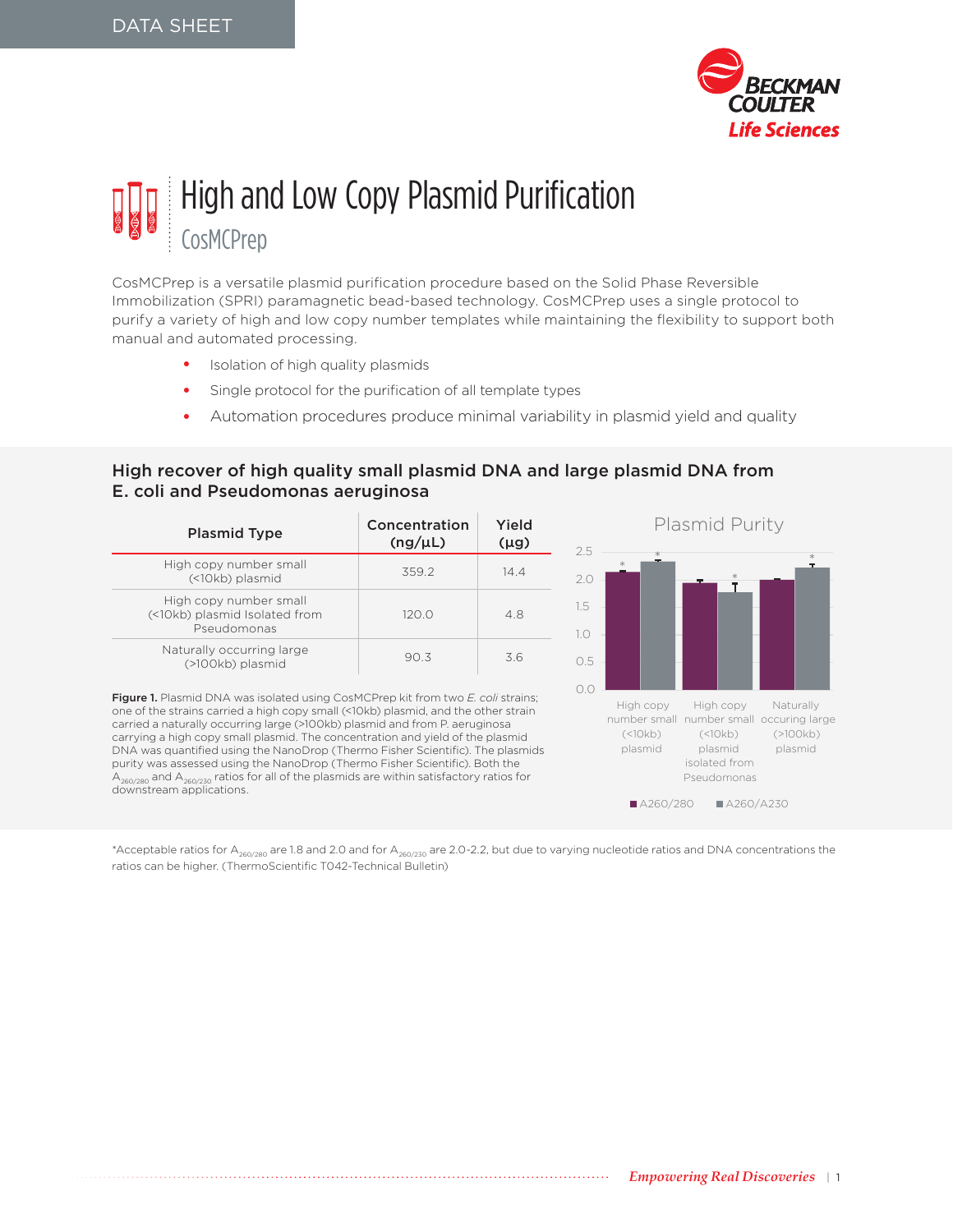

Do a mini, midi, or maxi prep all using the same kit

# Compatible Plasmid Types

- Low Copy Number Plasmids
- High Copy Number Plasmids
- BACs
- Cosmids
- Fosmids
- Large Naturally Occurring Plasmids shown in this data sheet

| Volume of<br>Overnight<br>(mL) | Average<br>Concentration<br>(ng/µL) | Aver-<br>age<br>Yield<br>$(\mu g)$ | Average<br>$A_{260}/A_{280}$ | Average<br>$A_{260}$ |
|--------------------------------|-------------------------------------|------------------------------------|------------------------------|----------------------|
| 0.8                            | 258                                 | 10.3                               | 21                           | 20                   |
| $\mathcal{P}$                  | 1893                                | 74.O                               | 22                           | 2.8                  |
| 5.5                            | 2978                                | 298.0                              | 19                           | 24                   |

Figure 2. Small (<10kb) high copy number plasmid was isolated from E. coli. Three volumes of the same overnight growth were lysed and the plasmid was isolated using the CosMCPrep kit. The larger input resulted in linear increase in plasmid concentration.





**11** Transfer to new plate

6 Bind plasmid DNA to magnetic beads

*Empowering Real Discoveries* | 2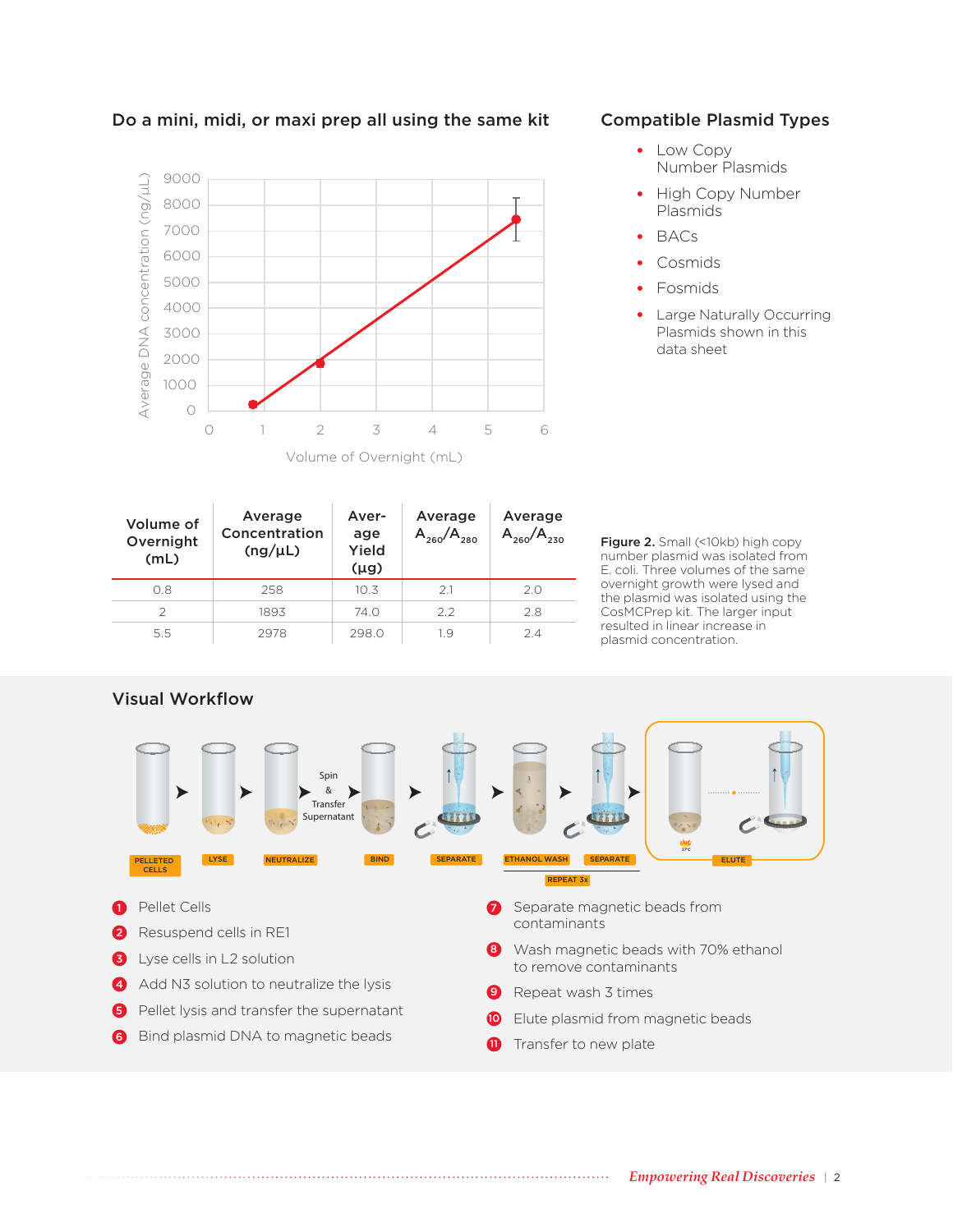

#### Extraction of plasmid DNA using CosMCPrep requires less hands-on time and fewer pipetting steps compared to extraction using column-based kits

Figure 3. (Left) Represents total time to prep plasmids from a sample for 1 to 96 samples using CosMCPrep or a column based kit. At 10 samples, hands on time to prep plasmids is faster using CosMCPrep. (Right) The total number of pipette actions, which include dispensing in a sample, mixing a sample, and discarding tips, required for 1, 8, 24, 48, and 96 samples. With the ability to use a multichannel pipette there is significantly less pipette actions that need to take place than with column based kits.



#### Advancing science is in our DNA

From the Human Genome Project to today's quest for precision medicine, we've long been invested in providing genomic products that reduce complexity and improve productivity.

Our reagent portfolio is powered by patented Solid Phase Reversible Immobilization (SPRI) technology, widely known for use in our Agencourt AMPure XP, which uses paramagnetic beads to selectively bind nucleic acids by type and size. SPRI enables our chemistries to deliver high-performance isolation, purification and clean-up protocols supporting applications such as qPCR, ddPCR, Sanger sequencing, next-generation sequencing (NGS) and microarrays.

Our chemistries can be used interchangeably between manual or automated methods combining optimum performance with unsurpassed flexibility.